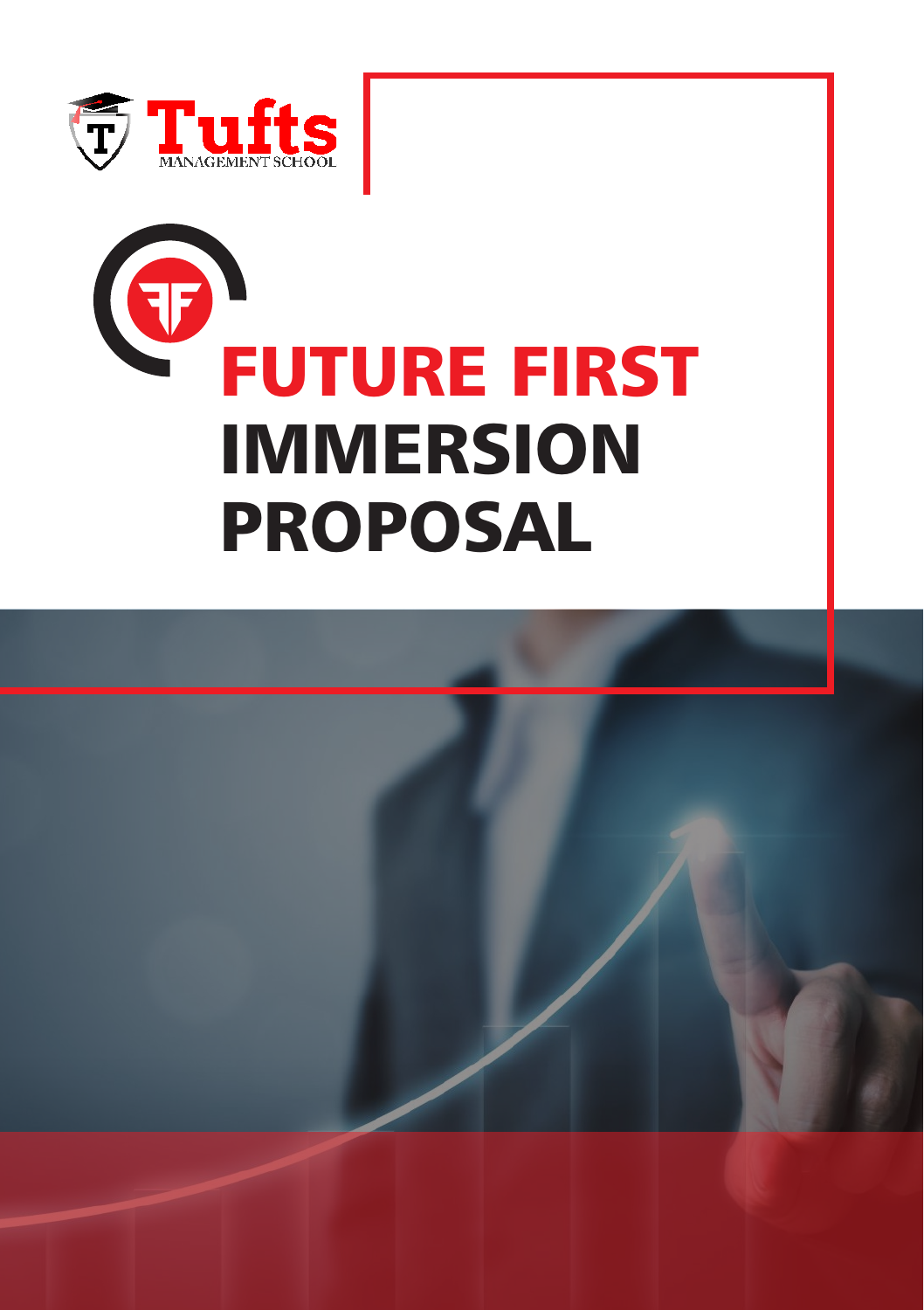### Get to the Future First!

*…the 10 skills your organization needs to thrive in the Fourth Industrial Revolution*

According to **World Economic Forum 2020 (WEF)**, in few years from now, over one-third of skills (35%) that are considered important in today' workforce will have changed.

Lead the revolution in your industry by equipping your top-performers with these vital skills.

"According to many industry observers, we are today on the cusp of a Fourth Industrial Revolution." –**WEF Future of Jobs**.

Your organization should thrive to position herself in the league of global organizations as a front-liner in developing the skills of the future in your employees.

**Tufts Management School**, an accredited British degree pathway and executive education institution, is poised to facilitate the learning of the future of job skills. With faculty from top institutions, rich management and consulting background, we deliver the best.

### Top 10 skill

- 1. Complex Problem Solving
- 2. Critical Thinking
- 3. Creativity
- 4. People Management
- 5. Coordinating with Others
- 6. Emotional Intelligence
- 7. Judgment and Decision Making
- 8. Service Orientation
- 9. Negotiation
- 10. Cognitive Flexibility

#### In 2020 In 2015

- 1. Complex Problem Solving
- 2. Coordinating with Others
- 3. People Management
- 4. Critical Thinking
- 5. Negotiation
- 6. Quality Control
- 7. Service Orientation
- 8. Judgment and Decision Making
- 9. Active Listening
- 10. Creativity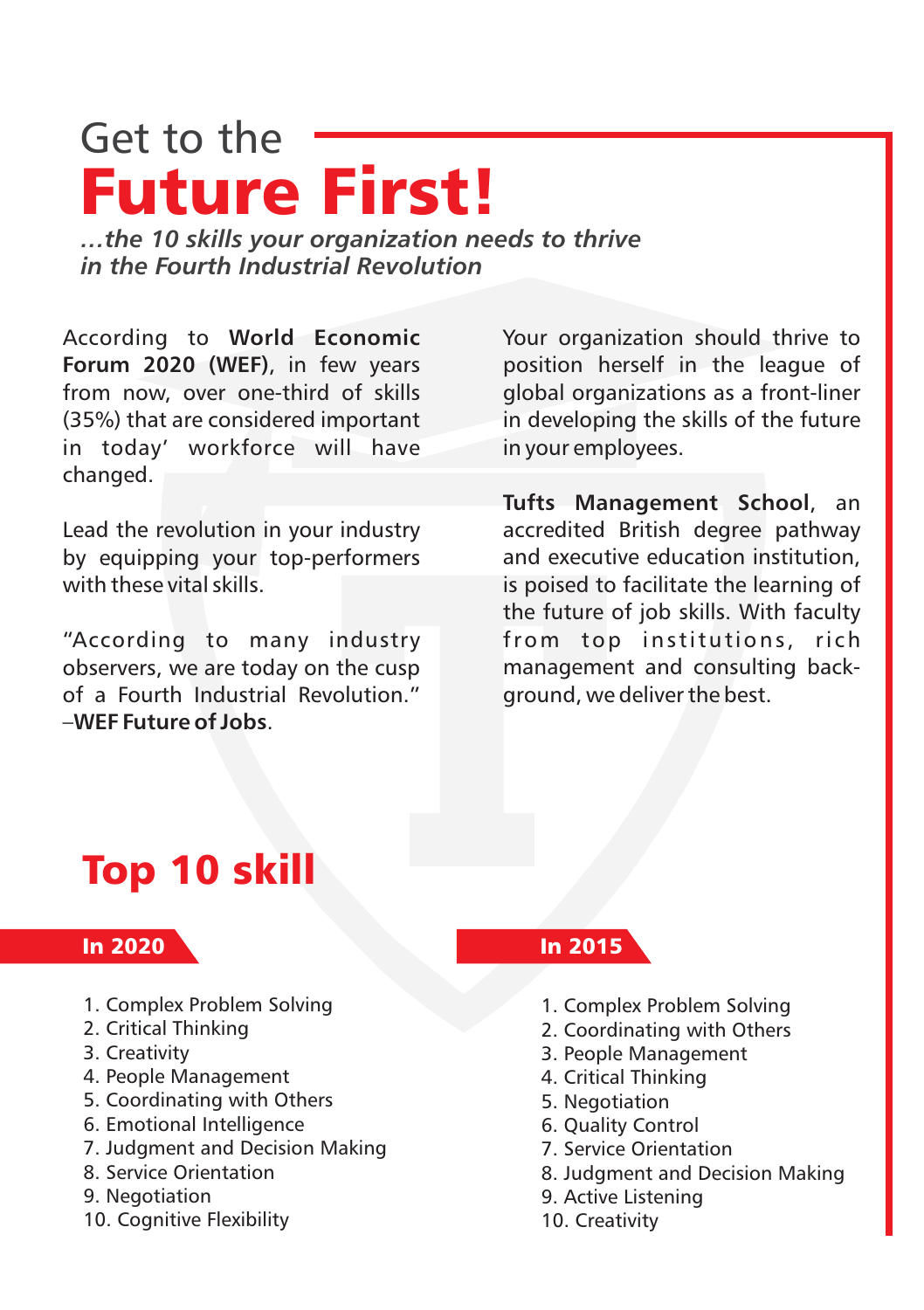## Our Proposal

Knowing the positioning of your organisation in the society we propose an immersion program for your top performing staff, with an investment in this group your organisation will strategically increase performance by 80% within the next tweleve calendar months.

The immersion session takes the 10 top skills of the fourth industrial revolution step by step and drive it into each participant with an immediate measurable program.

The immersion takes a neurolingustic programming (NLP) approach to make learning impactful.

#### Duration:

We propose a 3 months immersion program with 3 days monthly sessions, making total of 9 days or 9 sessions. These sessions can be collapse with a 1 or 2 week(s) in Dubai UAE or Washington DC, USA.

#### **Mode of Delivery:**

## **Pre-reading Pre-session Assessment Case Study Group Discussion Videos & Presentation**

**Manuals Slide Presentation Strategic Games Virtual Learning** Capstone Project

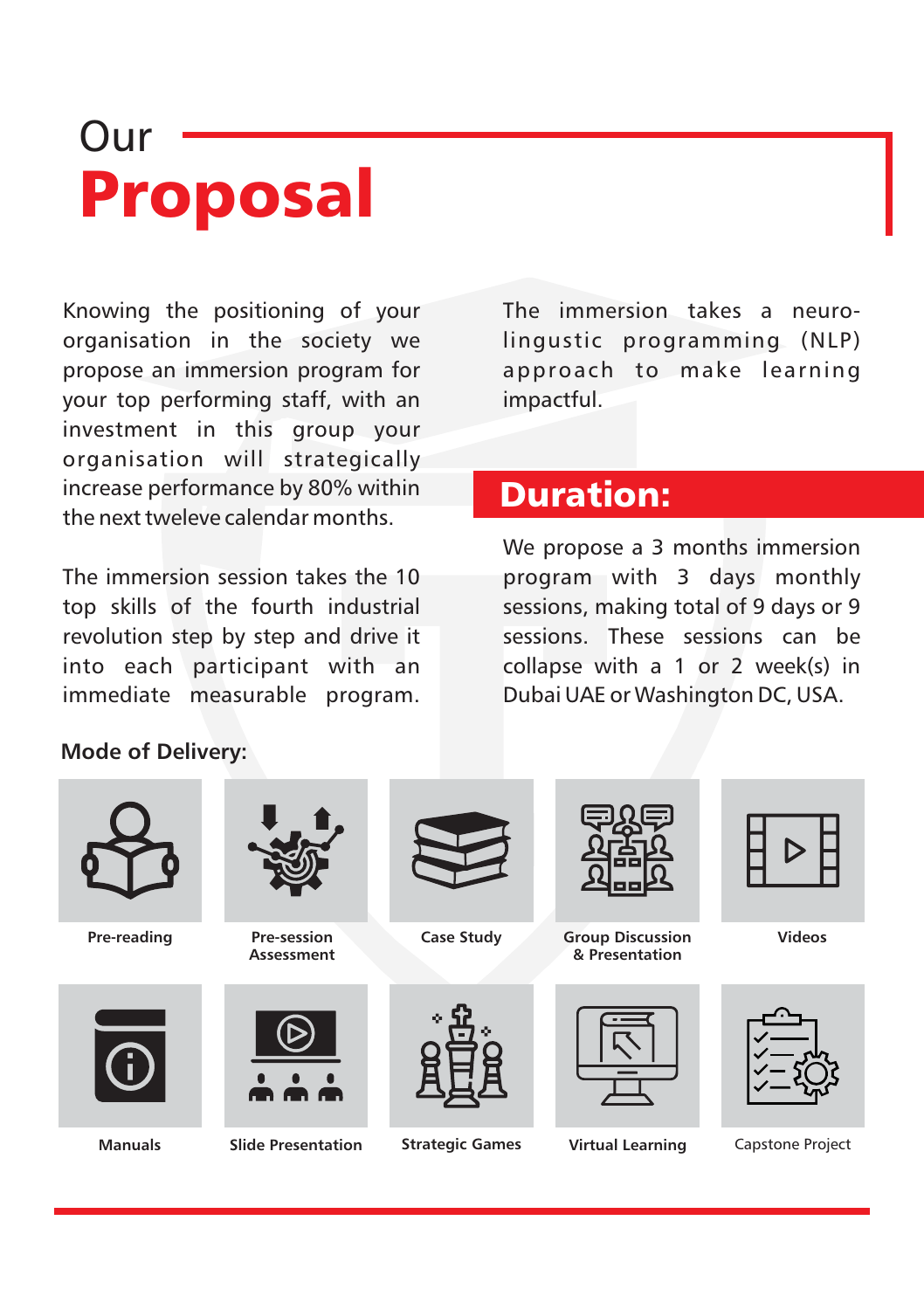## Developing your Program

We follow a proven four-phase process creating and delivering meaningful, successful customer initiatives. In the spirit of co-creation, we work with you before, during and after solution implementation to ensure its enduring success.



#### Our Accreditations





**IGHER EDUCATION**